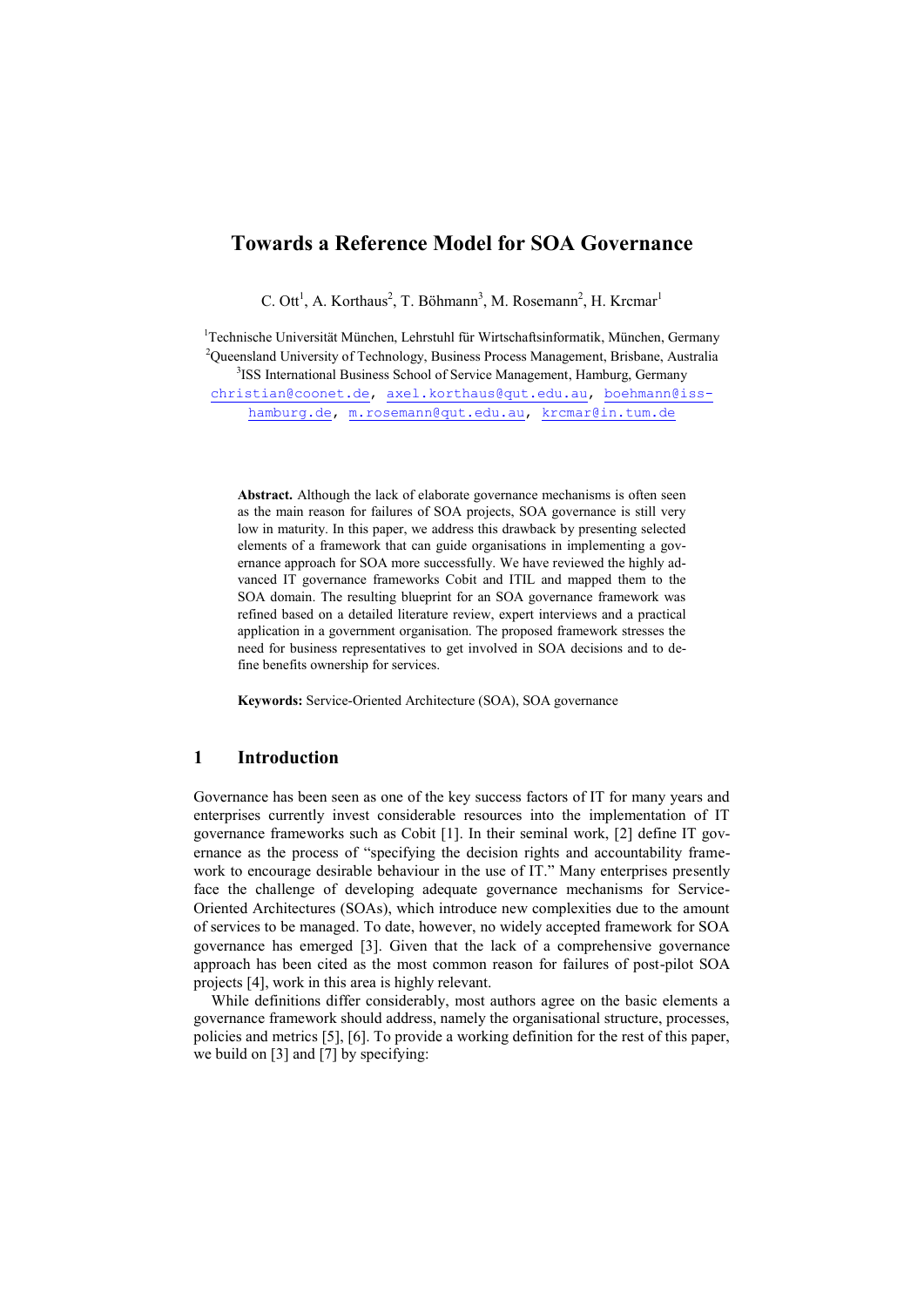#### 2 **C. Ott, A. Korthaus, T. Böhmann, M. Rosemann, H. Krcmar**

*SOA governance focuses on the decisions across the entire service lifecycle to enable organisations to realise the benefits of SOA. It is an approach to exercising control and mitigating risk by establishing organisational structures, processes, policies and metrics suitable to ensure that the SOA is always in line with the organisation's strategies and objectives and complies with laws, regulations and best practices.* 

For reasons of scope, we concentrate on the organisational aspects in this paper by deriving a set of activities and roles that are required in an SOA context and by proposing their responsibilities along the service lifecycle. The resulting framework can guide organisations in designing or evaluating their own governance structure.

The paper is structured as follows. In section 2, we point to related work and explicate our research approach. Section 3 outlines selected activities along the service lifecycle. Section 4 describes selected roles and the assignment of responsibilities. The paper concludes with summary and further research opportunities in section 5.

## **2 Related work and research approach**

The knowledge bases of corporate and IT governance form obvious points of references for research into SOA governance. While from an IT governance perspective, standard works like [2] and well-received frameworks such as Cobit [1] and ITIL [8] are the most prominent examples, the OECD Principles of Corporate Governance are among the most influential guidelines in the area of corporate governance [9]. For a detailed discussion of related work on SOA governance, such as the body of academic literature and approaches published by IT vendors and open standards organisations like OASIS, OMG and The Open Group, and how it relates to the approach presented here, please refer to our extended report in [10].

Starting from the existing knowledge base, we analysed the widely-used IT governance frameworks Cobit and ITIL and provided an initial evaluation of their utility in a case study in order to derive the core of the SOA governance framework. Mapping the roles and activities proposed by the two frameworks to an SOA environment revealed a need for extensions, as some criteria that are specific to SOAs are not covered there. Furthermore, the mapping necessitated a re-naming and re-grouping of activities into a service lifecycle. In a second step, we conducted a detailed review of literature related to service lifecycle management and SOA governance, focusing on the identification of main concepts, and conducted a series of interviews with experts in the field of service management. For the identification of the relevant roles and their responsibilities, we conducted a comprehensive content analysis using published job profiles from Seek.com, Australia's best known recruitment website.

In order to critically evaluate the utility of the framework, we applied it at Landgate, a public sector organisation. Landgate is the Statutory Authority responsible for Western Australia's land and property information and seeks to evolve its IT business applications to implement new services for its clients and to collaborate more closely with partners. The application of the governance framework to Landgate showed how the model supports organisations in identifying new IT management activities when moving into a service-oriented paradigm and which consequences this new paradigm has for the establishment of accountabilities.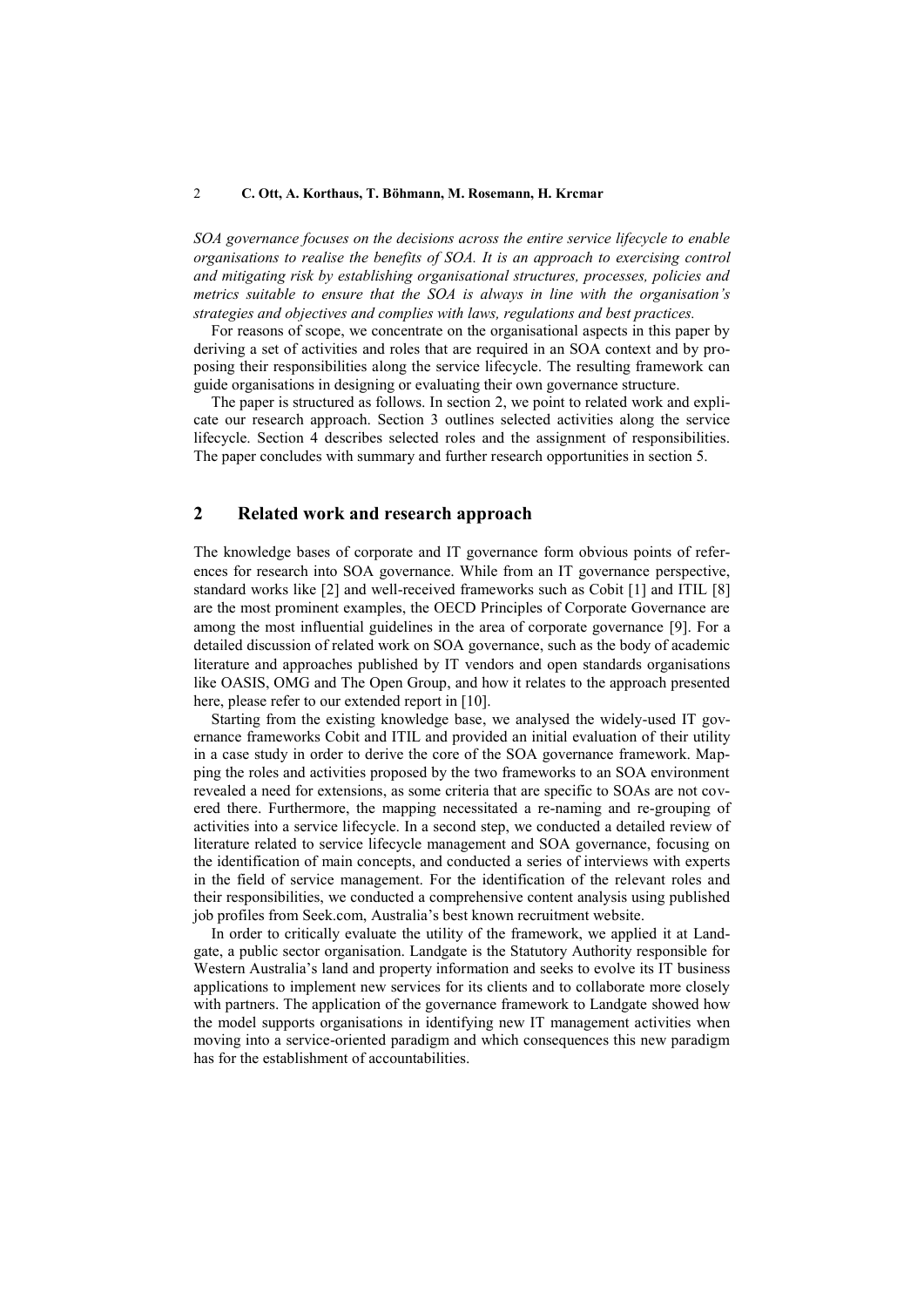## **3 The service lifecycle**

### **3.1 Overview**

Cobit and ITIL are very detailed and widely used frameworks that propose a large number of best practices and processes as well as measures, roles and responsibilities to aid management in the planning and organisation, acquisition and implementation, delivery and support, operation, monitoring and evaluation of IT systems. In Cobit alone, there are 197 single steps grouped in 34 processes, which are part of 4 main phases, offering an extensive repository of relevant activities and a highly elaborated set of assignments to roles. Some of the issues covered, such as infrastructure, data or technology and support, will not change significantly independent of the underlying paradigm (e.g. when SOA is replaced by another IT design paradigm) and therefore have not been further analysed. The structures of Cobit and ITIL do not allow for an explicit representation of different decision levels. Thus, we looked at management models to find a suitable high-level structure. Drawing from IT-management, we suggest that decision rights can be distributed into distinct layers. Due to space constraints, this paper covers only three of these layers: service portfolio-, service project- and service operation management.

While acknowledging that there is a broad variety of definitions, we agree with [12] who stress that portfolio management deals with selecting and prioritising the best projects to proceed with. Portfolio management is about choosing the right project, whereas project management is about doing the project right [13]. Hence, in the portfolio management stage of our proposed framework, the goal is to identify the most relevant services from a larger service portfolio and decide if and when to implement them. Once a business sponsor has been identified and accepts responsibility for the service, a project is started and the service can be developed. The development process and the publishing or deployment of the service are governed in the service project management stage. Once in place, the operation management of a service covers operation and use, including performance and change management, as well as the retirement phase.

A significant amount of research has been published regarding the lifecycle of a single service (cf. [14] for a comprehensive overview). Starting with a service analysis and design phase, most authors include service implementation, service publishing, service operation as well as service retirement or withdrawal. In addition to that, [14] mention a negotiation phase. The latter is primarily relevant if a service or part of its sub-services are provided or sourced externally.

### **3.2 Detailed view**

In this section, we focus on the main differences as compared to traditional IT governance by introducing new activities that provide managers with a foundation upon which SOA-related decisions can be based and by discussing those that require changes. Fig. 1 gives an overview and shows how management layers, lifecycle stages and activities are interrelated.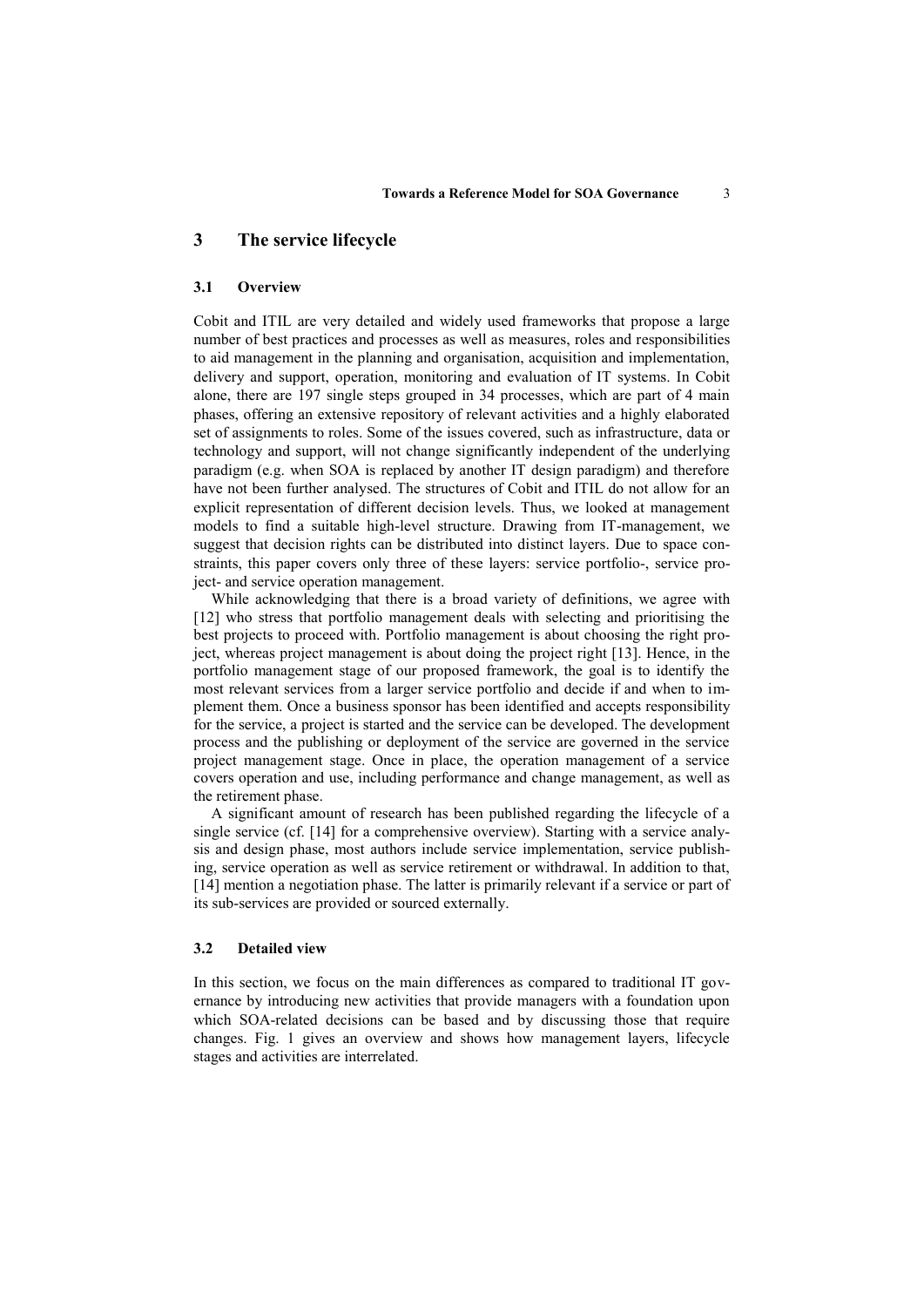

**Fig. 1.** Interrelationship of management layers, lifecycle stages and selected activities.

### **3.2.1 Service Portfolio Management**

As a first step within the service portfolio management phase, a service roadmap is developed by identifying and prioritising service candidates (e.g. by analysing business processes). The proposed services are subsequently analysed further. In this step, all potential users should contribute to the definition of requirements to ensure high reusability of the service. After the feasibility study has yielded a positive outcome and a business case has been developed, identifying a business sponsor who is willing to fund the development and operation of the service [15] is an essential activity before a project can be started. Besides that, portfolio management is also responsible for the development of an overarching service taxonomy and service descriptions as well as for monitoring across projects. Please refer to [10], where we discuss how Cobit activities need to be adapted to a SOA environment using the examples "Create an SOA roadmap", "Assure consultation of potential users of services" and "Find business sponsor / service owner". As an example, we pick out the last activity here:

 *Find business sponsor / service owner:* An important step refers to the issue of funding [16]. Adapting services to the requirements of different users will be more expensive than developing them for the sole purpose of a single user [17]. In many cases, the benefits might outweigh the cost so that a mechanism is required for identifying those services that are worth adapting. This mechanism, however, cannot make a perfect distinction, as there is uncertainty involved in the estimation of development and maintenance cost and possible revenues. Considering this, an enterprise architect (see section 5) can identify potential users, help them express their needs and recommend a certain design of a service, but should not appoint a business sponsor or owner. The latter should be found in a less hierarchical manner, because to enable performance measurement and encourage a high quality of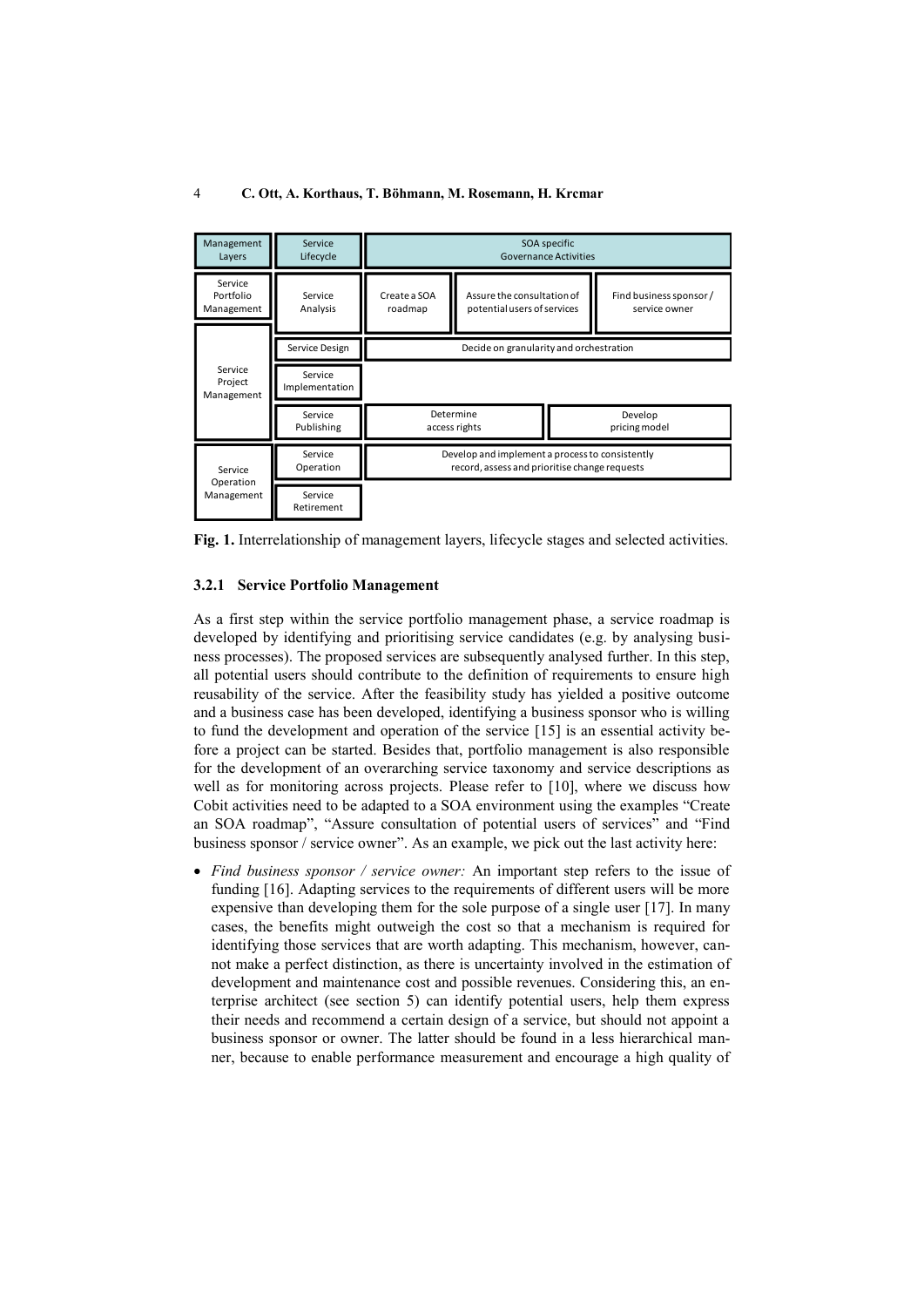decision making, the holder of the decision right should bear the economic risk as well. As multiple ownership would cause an increase in coordination effort, it will be helpful if services are owned by one of the potential users. The enterprise architect can encourage this by promoting a business case for the adapted service. If none of the potential users is willing to sponsor the service, the enterprise architect or a centralised committee could ultimately own the service as well and should therefore be provided with a dedicated budget.

#### **3.2.2 Service Project Management**

Most steps of the basic service lifecycle, as mentioned above, are part of service project management. These include analysis, design, implementation and deployment/publishing. The analysis phase is fragmented, as this task is to a large extent conducted in the portfolio management phase, before a service sponsor can be found. By focusing on the major differences compared to traditional software development, we identify and discuss in [10] the following particularly interesting activities: "Decide on granularity and orchestration", "Determine access rights" and "Develop pricing model". Other important aspects include issues regarding service contracts and business object governance. Let's take an example from "service publishing":

 *Develop pricing model:* Among traditional IT cost accounting methods (for an overview see [18]), activity-based costing is seen as one of the most effective representatives [19]. Under the SOA reuse paradigm, where services are shared among several business units or departments, new mechanisms like negotiation [18] between service owners and consumers should be considered. In addition, a pricing model for the external market has to be developed if the service is also offered to external customers. It differs from the internal pricing model as it does not aim at discouraging over- or underutilisation, but aims at maximising profit.

#### **3.2.3 Service Operation Management**

Within operation management, the actual service operation, which involves activities such as training, monitoring of service level agreements (SLAs) and change management, as well as the retirement phase are governed. Incident and capacity management have not been included in the service operation phase as they are not servicespecific. Retirement is a responsibility of the portfolio manager; however, it strongly affects the service owner as well. It could therefore be included in the portfolio as well as in the operation management phase. In [10], we discuss in more detail the activity of consistently recording, assessing and prioritising change requests.

## **4 Roles and assignment of responsibilities**

We conducted a literature review and a comprehensive content analysis of more than 300 published job profiles at Seek.com (keyword: "SOA"), focusing on roles that are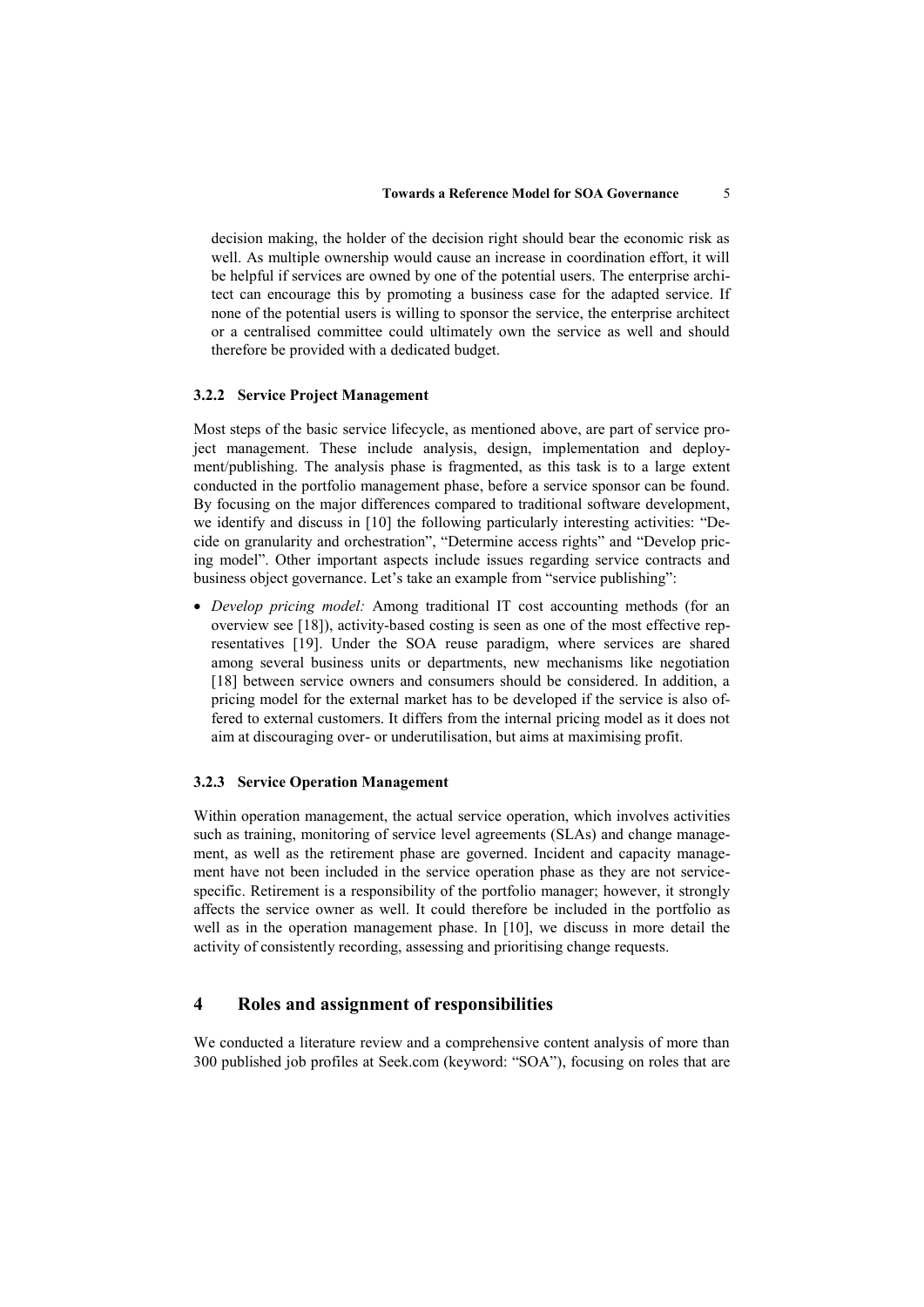#### 6 **C. Ott, A. Korthaus, T. Böhmann, M. Rosemann, H. Krcmar**

either not mentioned in the IT Governance frameworks or whose responsibilities change significantly under a SOA paradigm. Among these are the roles of Business Analyst, Enterprise/Business Architect, Project Manager, Service Owner and Service Librarian. Due to space constraints, we refer the reader to our discussion in [10] and briefly discuss the following two roles here as an example:

- *Service Owner* [11], [15]: Although the service owner is mentioned as a key role, there is no definition of corresponding responsibilities and tasks in any of the literature or the published job profiles we reviewed. We define the service owner as the one who sponsors the development and operation of the service, in other terms, the benefits owner. This might be the business unit that launched the request or a centralised committee if none of the potential users is willing to fund the service or the organisation is structured hierarchically and business units or departments do not hold decision rights for the investment. As the one bearing the financial risk of the service project, the service owner must hold the right to determine a pricing model and "sell" it to other users as well as to make decisions about changes.
- *Service Librarian* [20]: The service librarian is a new role in SOAs. The service librarian is responsible for the service repository and ensures the quality of published (meta-)data about as well as ease of discovery of and access to registered services.

The assignment of responsibilities calls for a detailed mapping of the involvement of the different roles in the activities of SOA governance. We use so-called RACI charts for each of the management layers in our proposed initial SOA governance framework to show the recommended responsibilities. The RACI charts map activities of the SOA lifecycle to roles of stakeholders in a SOA initiative and propose their responsibilities by specifying which roles are (r)esponsible, (a)ccountable, (c)onsulted or (i)nformed regarding specific activities. Roles are represented as columns and service lifecycle activities as rows. By providing these RACI charts, our framework offers a tangible and easy-to-apply tool for the analysis of responsibilities along the whole service lifecycle.

While a detailed discussion of the RACI charts is beyond the scope of this paper, two aspects of the assignment of responsibilities became particularly prominent. The first aspect is the involvement of top management and business executives in SOA development, the second aspect is the alignment of ownership for individual services. The involvement of business executives documents the degree to which the design of a service-oriented architecture is backed and driven by business concerns. In many organisations, SOA is seen as "yet another way" of software development. Consequently, few responsibilities have been changed since it was introduced. The business potential of this new paradigm is often not realised and SOA remains a means of integration for an organisation's software architecture. If this is to be changed, business representatives, especially business executives, have to be involved in decision making even more than proposed by Cobit for a traditional IT environment [1]. At first sight, this seems to increase the complexity of decision making, which would contradict executives' striving for reduction of information. Yet, management is not required to look at technical details but to understand the business implications. They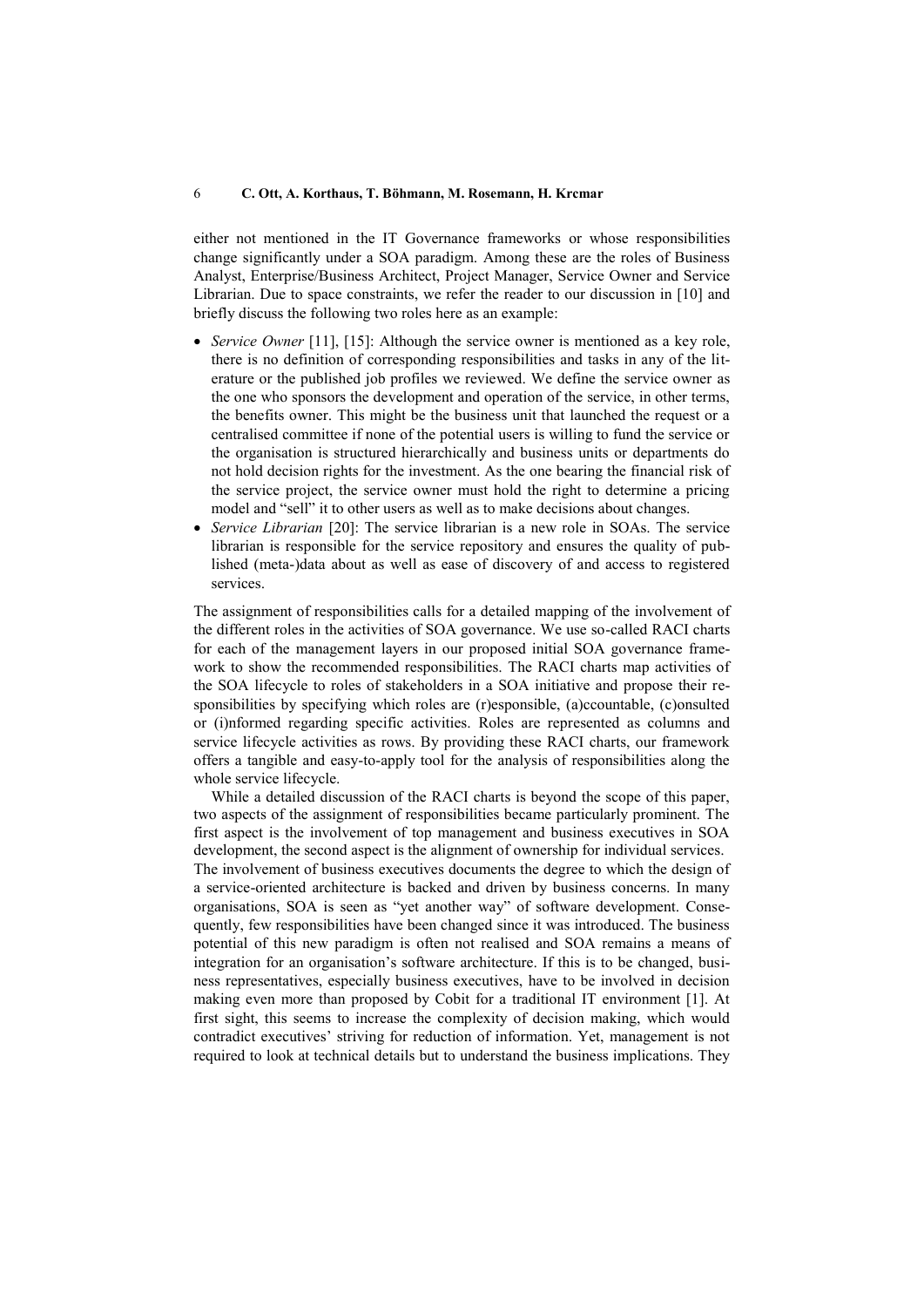can provide support for the development of interdepartmental services to leverage the reuse potential of SOA and promote the utilisation of services by selling them to external customers. Within the proposed framework, it is recommended that executives be involved in the development of an SOA roadmap and the prioritisation of services by evaluating the business potential and business value. Moreover, they can help find a business sponsor and should receive accountability for determining access rights. The business executives are expected to evaluate if a service contributes to the competitive advantage of the organisation, which could be lost once the service is offered to competitors.

Turning to ownership, the framework proposes to designate either individual service users or a central committee as service owner. A single owner that bears all cost but also appropriates all benefits of a service has several advantages. Single service ownership facilitates performance management for services and encourages owners to look for business opportunities of their internal processes, turning them into marketable services to expand their business case.

## **5 Summary**

This paper has presented selected parts of a new framework for SOA governance. We focused on what changes to traditional IT governance approaches are required in order to utilise the business potential of service-orientation. Initial validation at a Western Australian government agency showed that the framework can assist organisations in evaluating their own governance structure and in identifying the main obstacles to financial returns on their SOA investments. By comparing their own organisational governance model to the roles, activities and their alignment as proposed by our framework, organisations can identify divergences, which might point to weaknesses in their own approach. Once obstacles have been identified, however, major changes within the organisational structure as well as a change in mindset are often required. Therefore, it has to be borne in mind that opposition from within the organisation is likely to arise and that the implementation of required changes might take a considerable amount of time, potentially necessitating the involvement of external consultants with experience in the fields of SOA governance and change management. The proposed framework should be seen as a starting point for the research community and, at this stage, stays below the level of elaboration of its archetypes Cobit and ITIL. Its current limitations include the preliminary empirical evidence in Australia only at this stage, the emphasis on organisational aspects of SOA governance at the expense of other governance aspects such as policies, processes and metrics, and its yet untested economic efficiency. To arrive at a fully-fledged reference model for SOA governance, further work is required to evaluate the framework in real world organisations and to inform its refinement. In addition to that, we see research opportunities in broadening the scope by integrating the different players of a service ecosystem, such as service brokers, service consumers and service providers, into the model and examine who will have the market power to set standards and force other players to comply with them in an ecosystem environment.